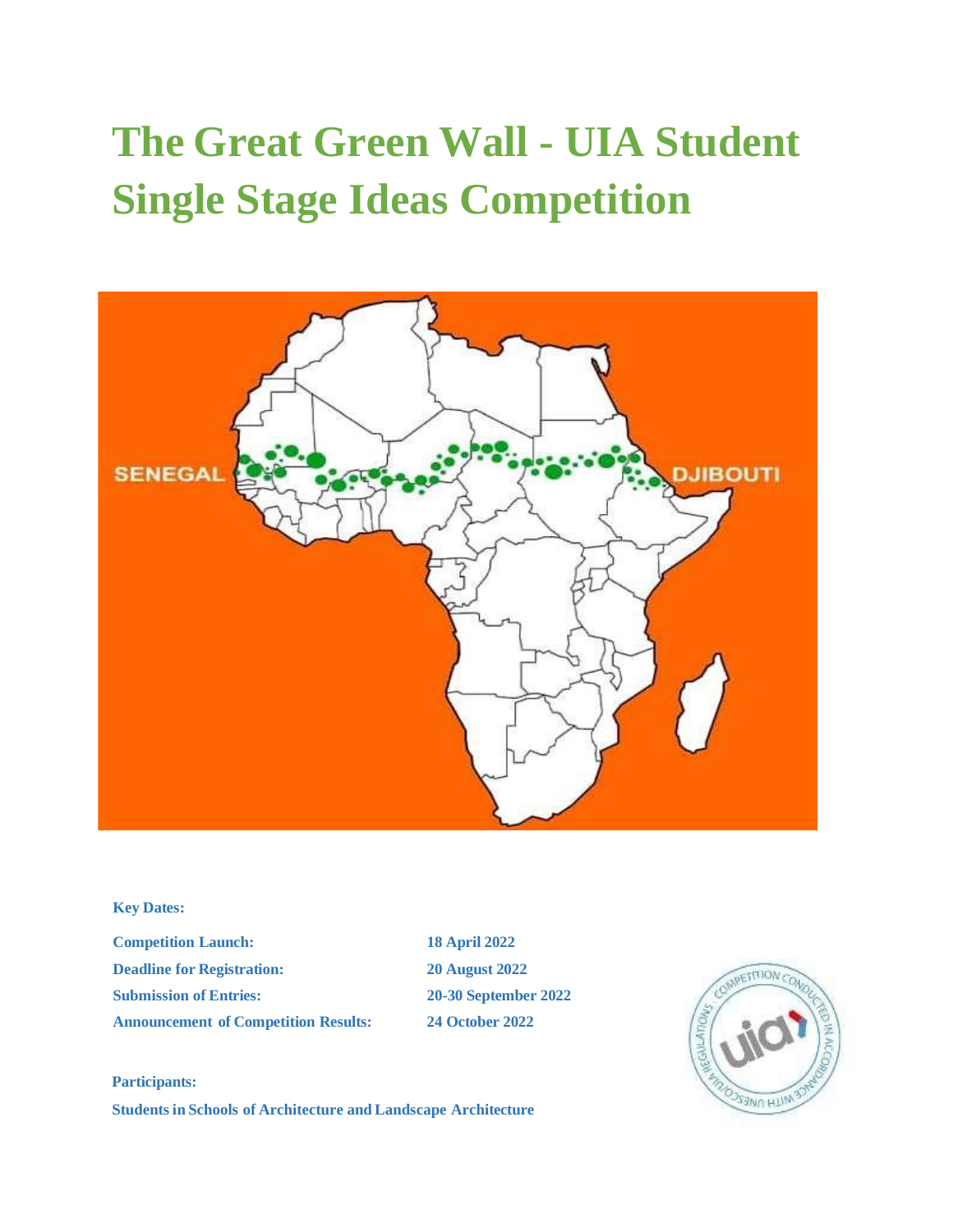# **CONTENTS**

# **1. INTRODUCTION**

- **1.1 Preamble**
- **1.2 Background**
- **1.3 Webinar-Interactive Video Sessions**

# **2. REGULATIONS**

- **2.1 UIA Approval and Endorsement**
- **2.2 Eligibility**
- **2.3 Official Languages**
- **2.4 Registration of Competitors**
- **2.5 Jury**
- **2.6 Professional Advisor**
- **2.7 Timetable**
- **2.8 Questions and Answers**
- **2.9 Prizes & Honourable Mentions**
- **2.10 Submission Requirements/Deliverables**
- **2.11 Submissions & Anonymity**
- **2.12 Reasons for Disqualification**
- **2.13 Evaluation**
- **2.14 Jury Decisions**
- **2.15 Author's Rights**
- **2.16 Publication Rights**
- **2.17 Exhibition**
- **2.18 Notifications of Results**
- **2.19 Dispute Resolution**

# **3. PROGRAMME**

- **3.1. Objectives**
- **3.2. Task**
- **3.3. Site Description**

# **4. BIBLIOGRAPHY**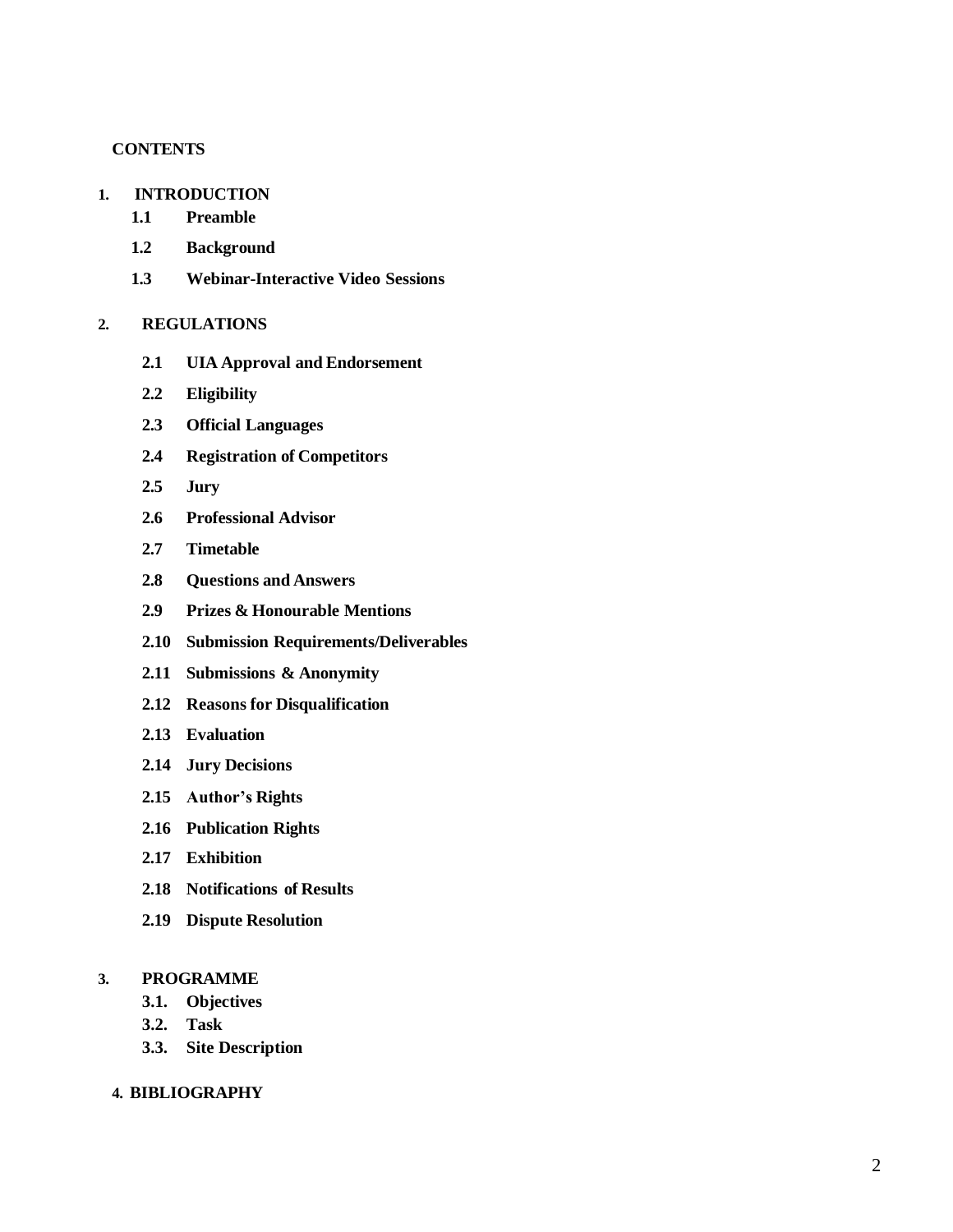# **1. INTRODUCTION**

# **1.1 Preamble**

The Great Green Wall in Sub-Saharan Africa is one of the most inspiring and expeditious projects of the contemporary twenty-first century. It is an African-led initiative to create a huge 8000km long, 16km wide living greenbelt across the entire breadth of the Sahel-Savanah desert region from Dakar to Djibouti. The competition site in this Student Single Stage Ideas Competition is within the GGW belt between Senegal and Djibouti.

The Republic of Senegal, the starting point of the GGW shelter-belt traversing the Sahel- Savannah region is a Frenchspeaking country in West Africa bordered by Mauritania in the north, Mali to the east, Guinea to the southeast and Guinea-Bissau to the southwest. It is a flat country with a population in excess of 17,223,000 people that lies in the depression known as Senegal-Mauritania basin.

The Great Green Wall Initiative (GGWI) ends at Djibouti, on the Horn of Africa, a mostly French and Arabic speaking country of dry shrublands, volcanic formations and Gulf of Aden beaches. It is home to one of the saltiest bodies of water in the world, the low-lying Lake Assal in the Danakil Desert. The nomadic Afar people have settlements along Lake Abbe, a body of saltwater featuring chimneylike mineral formations. As at 2021, the population of Djibouti counted to 1,000,000 people.

This Single Stage Ideas Competition for Students was initiated by the UIA's Region V to engage the global community of architecture students in the effort to harness the benefits of the UN Sustainable Development Goals to architecture in the service of the GGWI.

# **1.2 Background**

This is a multilateral and multi-dimensional programme to preserve local heritage and to restore the natural shelterbelts of the ecosystem while respecting the SDG goals, as framed by the 26<sup>th</sup> UN Climate Change Conference of the Parties -COP26 (Adejumo, 2019).

As a decade-long developmental scheme, it is expected to bring about the reduction of the evaporation-transpiration rate, shield the top-soil from wind and rain erosion, improve CO2 sequestration rates and boost agri-business yields. Other environmental benefits include food security, poverty alleviation, combat drought and heightened awareness for climate action. Ultimately, the goal is to stimulate wealth creation and enhance well-being across vulnerable farmland communities on the continent.

Apart from the academic benefit to students, this project aims to revive the historical asset to promote entrepreneurship in local arts and crafts production, in addition to empowering the population economically and socially. The project must inspire the sustainability of the fading cultural and historical landscape.

This Competition aims to highlight the contribution of innovative design ideas to the GGWI and how simplified affordable shelters and housing can be provided within this green belt.

The competition focuses on the environment as a design resource for innovation in the use of sustainable materials through novel design approaches for change investigations. Apart from designing in context, objectives include enhancing the environmental and social prospects of the GGW region by encouraging interdisciplinary approaches to problem solving.

The webinars will be part of a pedagogical approach through online interaction by showcasing interrelated strands in architecture, landscape architecture, urban design, planning and related fields among schools of architecture across the continents. This is in line with the aspirations of global networks and the UIA as it connects the SDG goals, UN-Habitat/ UNESCO and the African Union (AU).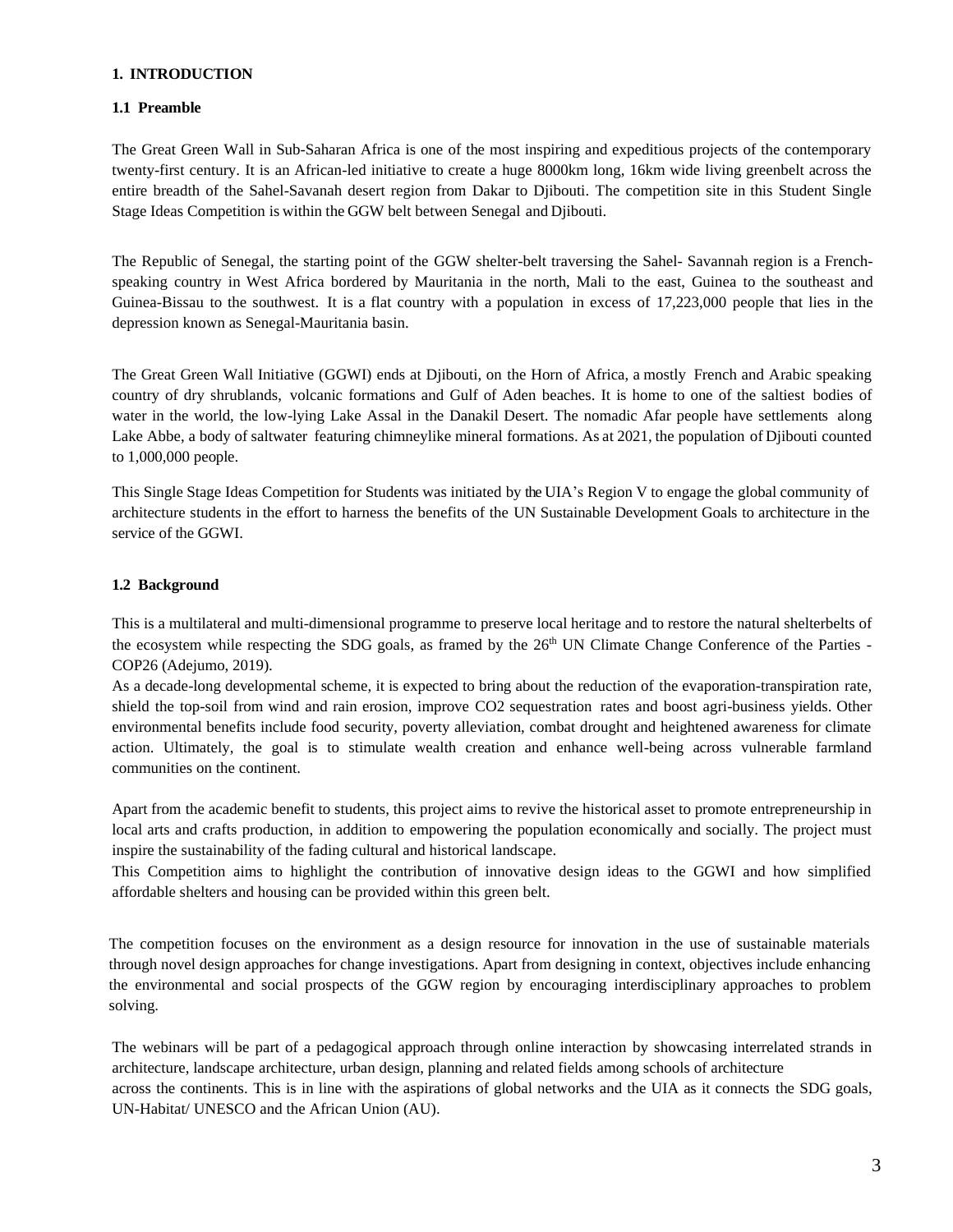# **1.3 Interactive Video Sessions**

The organisers will host Interactive Video Conferences to raise architectural consciousness that will serve the expected human settlement around the GGW as a concept for human survival in a world under the increasing threat of imminent climate catastrophe. Online interactive video conferences will include at least four speakers to illuminate seminar topics that are multiple and diverse. Attending these online interactive seminars is preferably an "advisory" step for participation in the competition. Competitors who might have technical challenges attending live sessions will be given access to recorded versions in English and French for repeated viewing. There will also be an open channel for questions and provision of answers from the competition tutors for the period specified on the timelines.

The under-listed seminar topics will be expounded by UIA-RV selected speakers to generate more awareness about the Great Green Wall Initiative.

Proposed topics include, but are not limited to:

\*Architecture in Extreme Environments

\*Nature & Architecture

\*Contemporary AfricanCultural Transformation

\*Sustainability

Competitors will be expected to approach design ideas from these information and data perspectives.

\*Online links to webinars and recordings will be available to all participants on the UIA website and competition platform.

# **2.REGULATIONS**

# **2.1 UIA Approval and Endorsement**

This Competition, conducted according to the UNESCO Standard Regulations for International Competitions and the UIA best practice recommendations (See:Competition Guide for Design [Competitions](https://www.uia-architectes.org/wp-content/uploads/2022/02/2_UIA_competition_guide_2020.pdf) in [Architecture](https://www.uia-architectes.org/wp-content/uploads/2022/02/2_UIA_competition_guide_2020.pdf) and Related fields), is approved by the International Union of Architects (UIA).

# **2.2 Eligibility**

The Competition is open to all full-time enrolled students from all over the world. Multidisciplinary teams are allowed and must be led by an architectural student. Student participants must be enrolle d in a school of architecture at the time of submission.

Competitors may be individual students or teams of students. Competitors are only allowed to submit one entry. Students, associates, employees and family members of jury members and persons involved in the preparation of this competition are not allowed to participate in the competition.

# **2.3 Official Languages**

The official languages of the competition are French and English. All documents for the competition will be provided in both languages. Entries shall be submitted in either French or English. The original language of the documents is English. They have been translated into French by the Organizer. The brief is also available in Portuguese thanks to the institutional support of CIALP.

# **2.4 Registration of Competitors**

Participants will be required to register on UIA competition platform [http://uia-competitions.org](http://uia-competitions.org/) Competitors will receive a number or code that they will use to log into the system and download the competition documents. No fees are required for registering.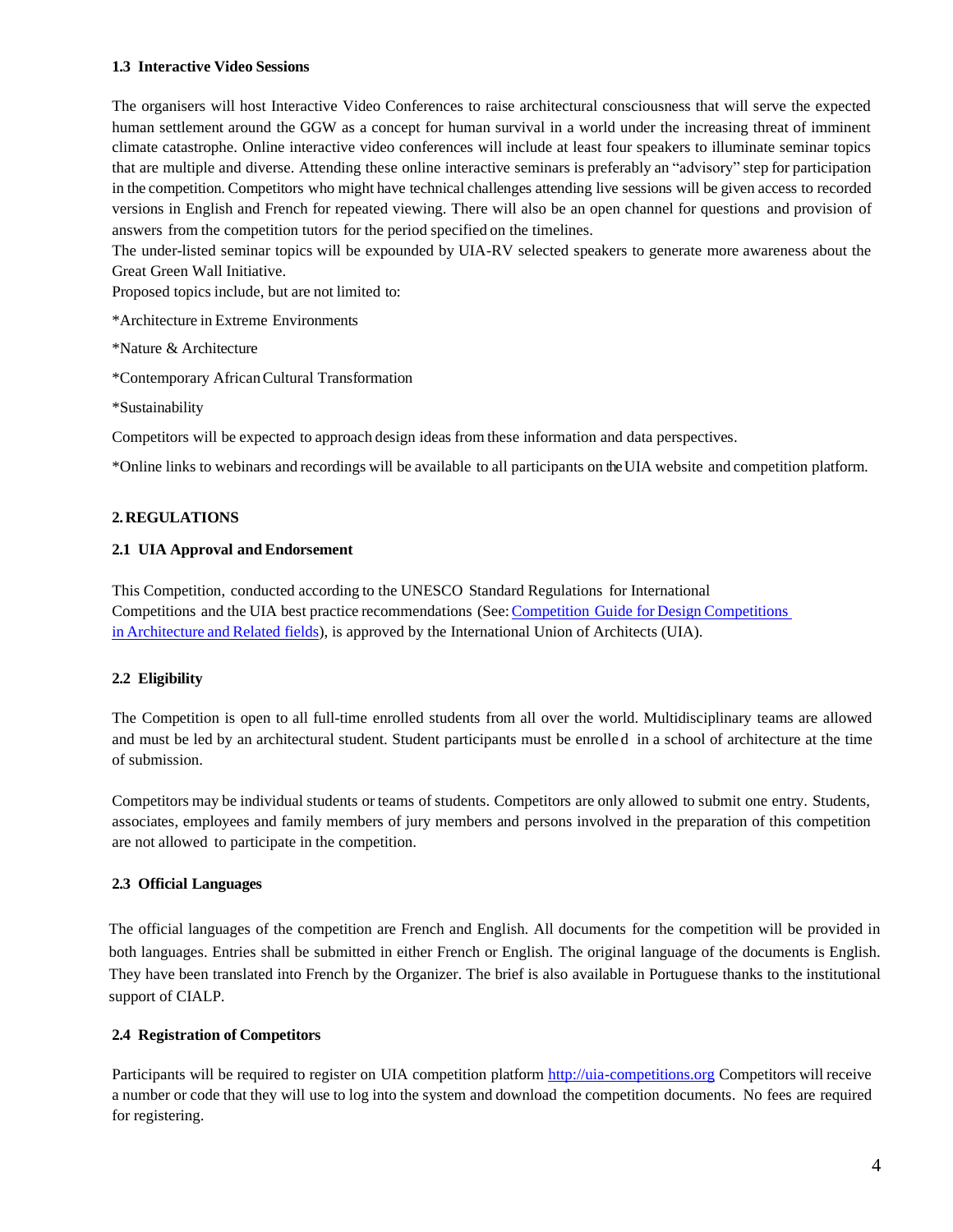The following will be required during registration:

- Name of the competitor (mandatory)
- Name of team members (if relevant then mandatory)
- Name of academic institution (with year of registration)
- Country (mandatory)
- Email address (mandatory)
- Check box to confirm that the participant meets the eligibility criteria (mandatory)

Once registration is completed, each registered applicant will receive a secret random User Identification Number generated by the system. This number will be sent to the applicant via email. The same information will be then sent to a dedicated email address owned by the UIA. The system will store this information and keep it not accessible until after the Jury has appointed the winning entries. This e-mail system is managed by a third-party company. Nobody will be able to access the data until the email account will be assigned to a user once the jury has signed the results thus allowing access to the information.

## **Modification of team information**

Applicants may list as many team members as they want. Moreover, further team members can be added after registration is closed. The team leader cannot be changed. Modification can only be done at the time of submission of entries but the information provided separately from the submission of entries.

## **2.5 Jury**

- 1. Gaetan Siew (Mauritius), architect, jury president
- 2. Daniel Balo (Hungary), architect, UIA recommended juror
- 3. Helena Sandman (Finland), architect
- 4. Francisco Rodriguez-Suarez (USA), Professor of Architecture, University of Illinois
- 5. Zhang Yue (China) Professor of Architecture, Tsinghua University

#### Alternate Juror

6. Alba Alsina-Maqueda, (Spain) architect

The jury will view, discuss and evaluate all entries. Alternates will participate in the deliberations, but will only vote if they replace a voting juror. The jury may consult specialists who will assist without the rightto vote.

## **2.6 Professional Advisor**

Vity Nsalambi, architect (Angola) Mugure Njendu, architect (Kenya)

The professional adviser is in charge of the Competition brief and documents, the answers to the questions, the preliminary examination of the entries, the minutes of the jury meetings, the redaction of the jury report including the individual critiques of the prize-winning projects, the announcement of the results and the organization of the exhibit. They will assist the jury during the evaluation session. The technical committee will be composed by architects involved in the preparation of the competition

# **2.7 Timetable**

Interactive Video Conferences (Optional) 26 March 2022 Competition Launch 18 April 2022 Deadline for Questions 20 May 2022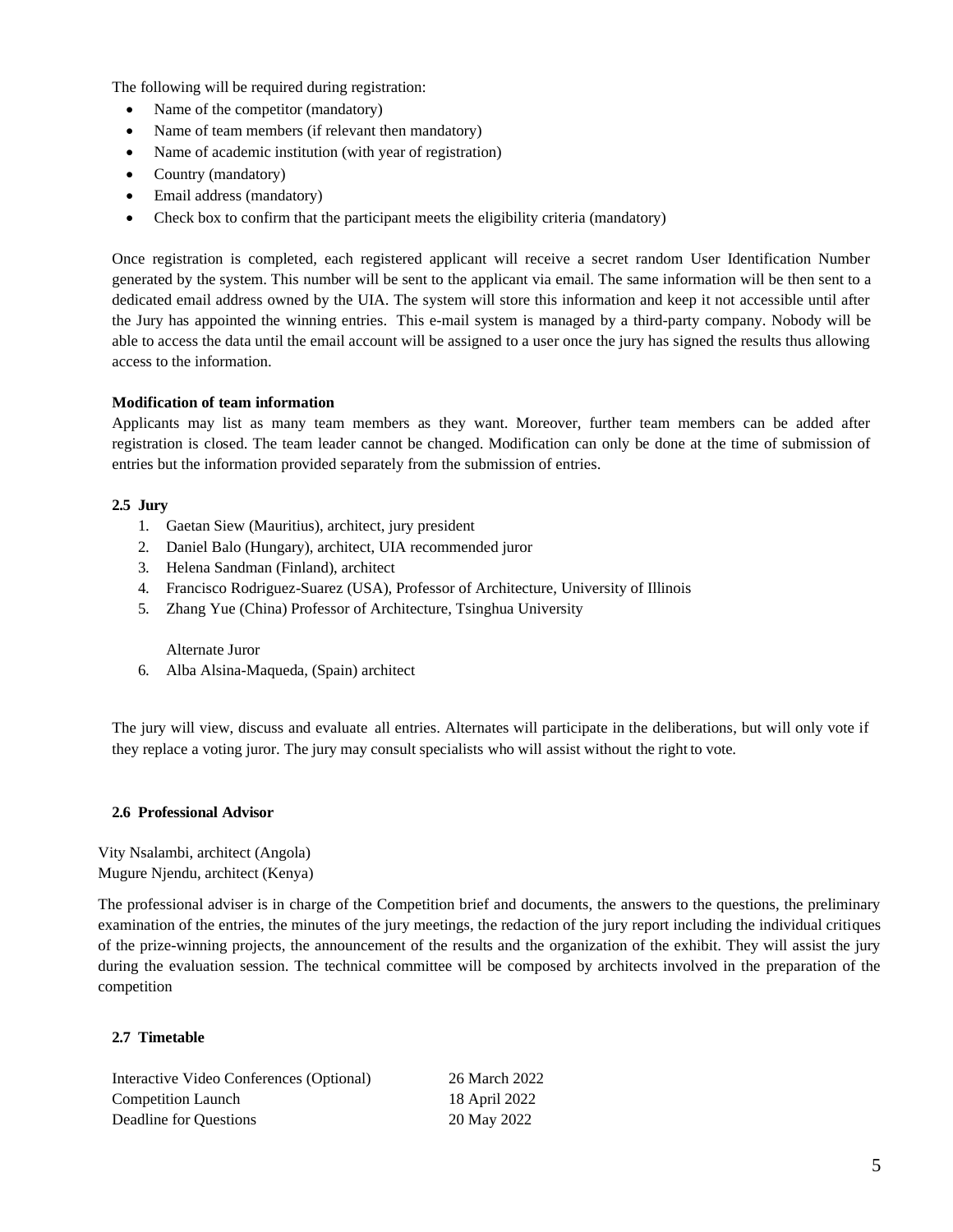| Deadline for Answers                       | 31 May 2022          |
|--------------------------------------------|----------------------|
| Deadline for Registration                  | 20 August 2022       |
| Submission of entries                      | 20-30 September 2022 |
| Jury meeting                               | 1-21 October 2022    |
| <b>Announcement of Competition Results</b> | 24 October 2022      |
| Public Exhibition (Egypt CoP27 and online) | 7-18 November 2022   |
| <b>Award Ceremony</b>                      | 17 November 2022     |
|                                            |                      |

# **2.8 Questions and Answers**

Competitors may ask questions regarding the competition anonymously online at the competition website until the indicated deadline. Questions concerning formal aspects of participation will be continuously answered. Questions concerning content will be answered atthe indicated deadline. Conditions and requirements will not be modified after the deadline for answers.

## **2.9 Prizes & Honorable Mentions**

| 1st prize | 5000 Euros and a certificate |
|-----------|------------------------------|
| 2nd prize | 4000 Euros and a certificate |
| 3rd prize | 3000 Euros and a certificate |
| 4th prize | 2000 Euros and a certificate |
| 5th prize | 1000 Euros and a certificate |

At its discretion, the Jury may also decide to allocate honorable mentions to proposals with particular merit. All Prize winners may be invited to contribute further architectural research on the GGW

#### **2.10 Submission Requirements/Deliverables**

Applicants are required to submit one A0 poster (landscape and in PDF format) including, indicatively, sketches/graphic documents such as plans, site plans floor plans, sections, elevations and scale and, color resolutions for visualization in support of their entries. An explanation of the proposal's concept in written form should not exceed 500 words and should also be submitted in PDF format.

Project documents must be submitted anonymously and should not bear any indication of the authors. The name of the competitors (students, tutor, schools and their countries) should not be indicated on any part of the submitted material.

The following will be required from Participants

- \*Readable texts and drawings.
- \*Both graphical and metric scales are recommended for better visualisation.
- \*Any colour, drawing techniques and electronic models deemed appropriate.

# **2.11 Submissions & Anonymity**

Submission is strictly via the UIA competition platform **[http://uia-competitions.org](http://uia-competitions.org/)**. The User Identification Number provided at the time of registration will enable participants to submit their entries on this secure online form. Documents will be compressed as uploaded in zip format. Each entry will be named as follows: User Identification Number.zip and should not exceed 150 MB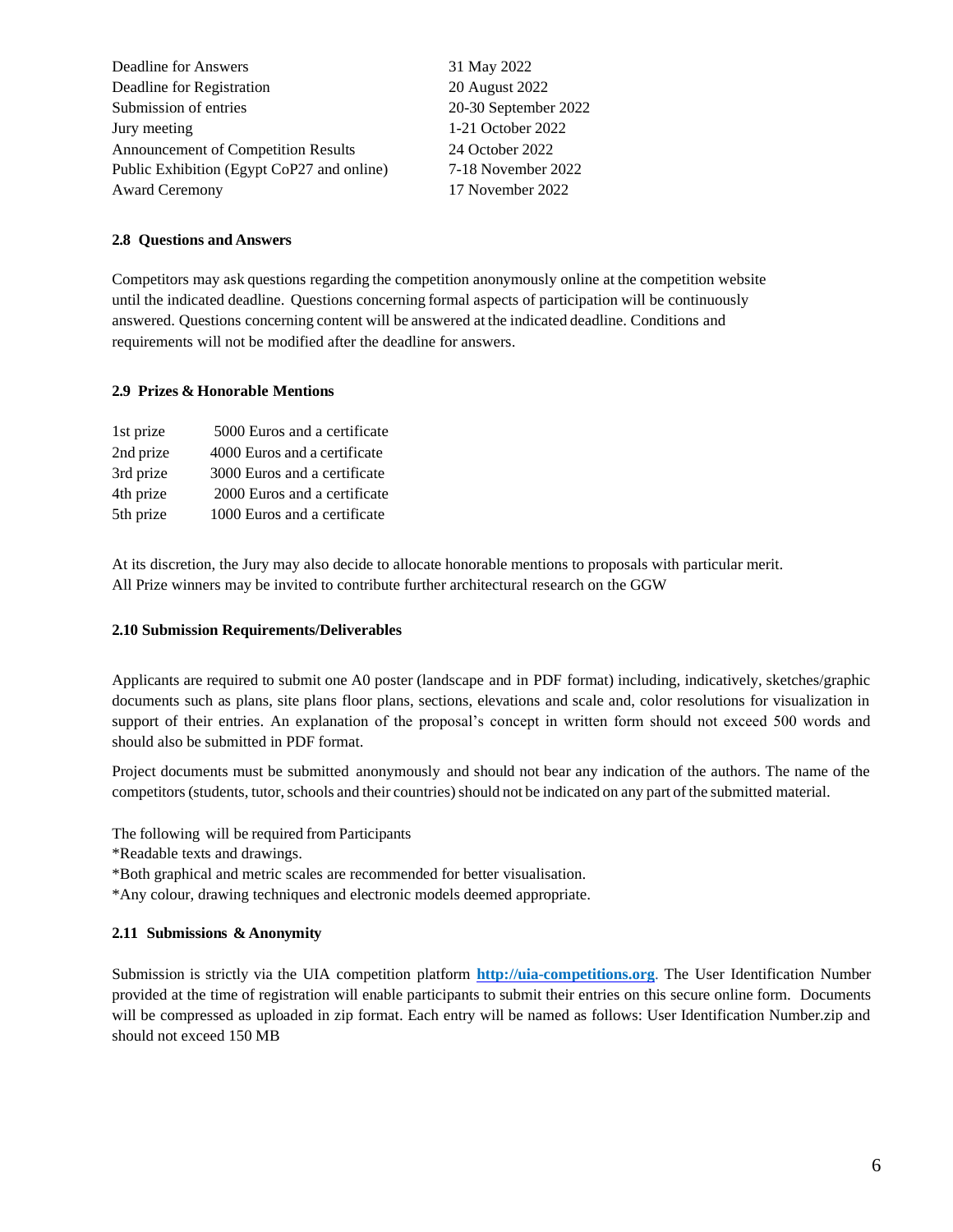Participants must ensure anonymity while submitting their entries. The name of the student competitors or their schools should not be indicated on any part of the submitted material. The submitted files must not display the author's or university's name, nor signs that would allow the identification of the entry. Note:

- After submission is completed, the applicant will receive a confirmation email.
- The same email will be sent to the email address owned by the organisers (an entry has been submitted by User Identification Number xxxx).
- Following the submission deadline, the competition organiser will be able to download the totality of the ZIP files submitted by the competition participants.
- It will not be possible to modify the submission once it is submitted.

## **Technical support**

In case of technical issues, applicants can contact the UIA Secretariat via [e.bonin@uia-architectes.org](mailto:e.bonin@uia-architectes.org)

#### **2.12 Reasons for Disqualification**

Entriessubmitted after the deadline, entries that do not respect the conditions for anonymity will be excluded by the Professional adviser.

Entries that do not meet the requirements set forth in this brief or that contain any kind of irregularity shall be indicated to the Jury by the Professional Adviser. The Jury shall decide whether to disqualify the entry, registering the decision in the Jury Report.

## **2.13 Evaluation**

## **a. Preliminary Examination**

The entries submitted will be examined by the Professional Adviser assisted by the technical committee, in order to assess their compliance with the submission rules before being formally delivered to the jury at the beginning of the evaluation procedure. The entries will be checked to ensure the following:

- submission of the entry until the deadline.
- compliance with the formal requirements.
- completeness of the requested deliverables and the project presentation.

#### **b. Evaluation process**

The Jury will convene in a meeting conducted in the form of an interactive video conference. At the evaluation session, the Jury will look at and discuss all entries and evaluate them according to the set criteria.

## **c. Evaluationcriteria**

The Jury may expound on the following criteria listed in no particular importance during the evaluation process: \*Compliance with the Competition goals.

- \*Innovation, Originality & Creativity.
- \*Contribution to sustainable development, environmental and socialimpact.
- \*Simplified Affordable Architecture.
- \*Coherence of overall concept.

#### **2.14 Jury Decisions**

Jury decisions are taken by majority vote. Jury decisions are sovereign, binding both for the organizer and the competitors, irrevocable and unappealable.

#### **2.15 Author's Rights**

The participant's intellectual and design rights will be in compliance with the UNESCO Standard Regulations for International Competitions.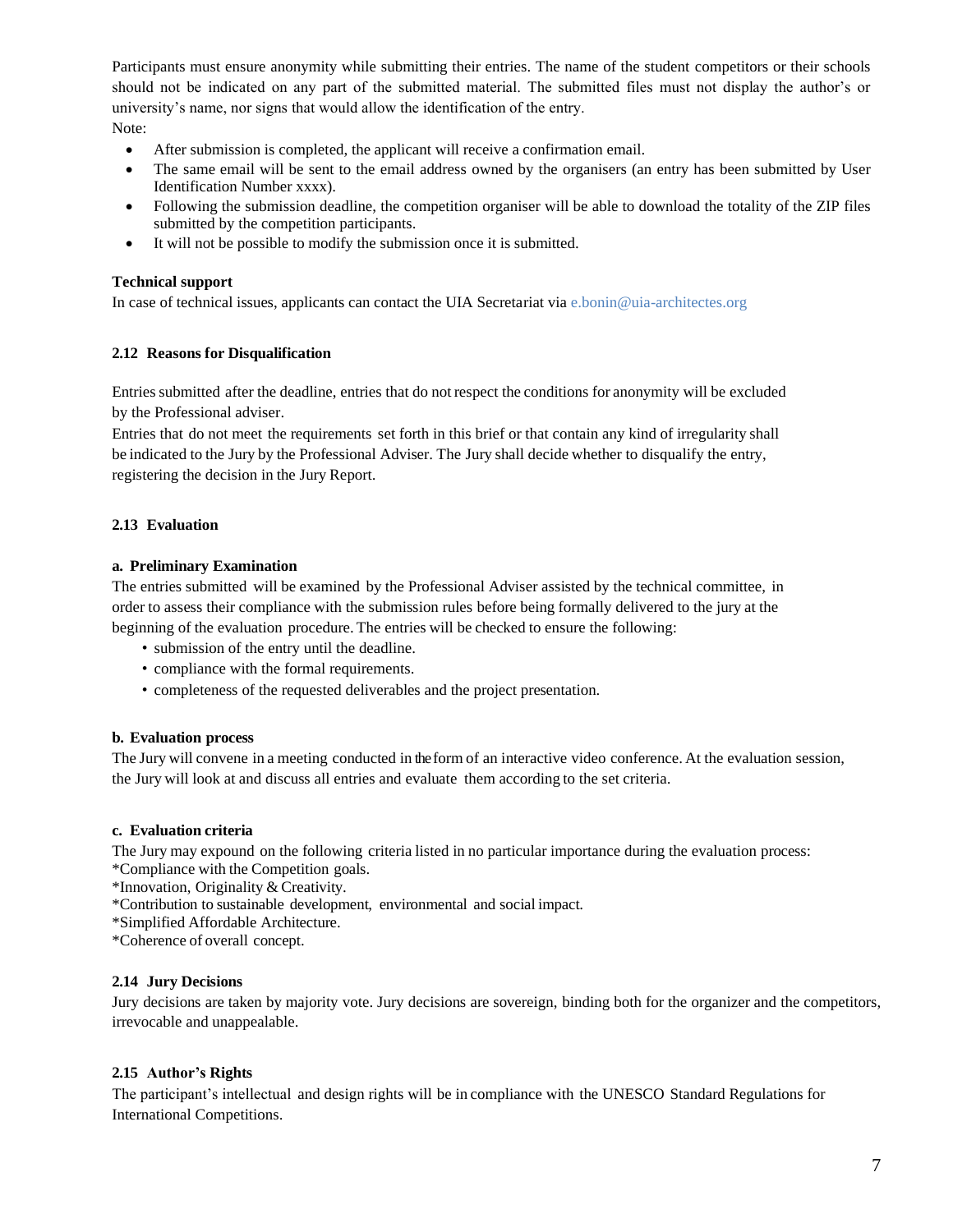The author of the ideas design will retain the copyrightand the author's rights of his/her work. No alterations will be made without the latter's consent.

By submitting an entry, participants confirm that he/she isthe author and that the design solutions do not infringe on the intellectual property rights of third parties

# **2.16 Publication Rights**

The UIA has the right to publicise entries on the condition that the authors will be mentioned. Participants may publicise their own competition entry provided the UIA is mentioned. This must not be done before the Competition results are officially announced. Publication prior to the official announcement of the competition results will be grounds for disqualification.

# **2.17 Exhibition**

The awards ceremony and a 12-day exhibition will take place atCOP27, Sharm El-Sheikh, Egypt from7 to 18 November 2022. A repeat exhibition will be held atthe UIA Congress in Copenhagen, Denmark on July 2023. Winning entries will be displayed online on the competition platform.

# **2.18 Notifications of Results**

The UIA will notify individually all award winners (Prizes & Honorable Mentions). The results of the Competition will also be published on the competition website and other online platforms.

# **2.19 Dispute Resolution**

By submitting an entry, participants accept all conditions of the competition, rules outlined in these regulations and decisions of the jury in matters of evaluation. Itis not possible to appeal in court against the organiser and the decisions of the jury. There will not be arbitration or mediation. Any dispute concerning the competition procedure will be examined by the ICC. Complaints may be addressed to the UIA Secretariat.

# **3. PROGRAMME**

# **3.1. Objectives**

The competition encourages participants to view the environment as a design resource for innovation, through the use of sustainable materials and novel design approaches for change investigations. Participants are expected to trigger many opportunities and explore solution-driven approaches to indigenous architectural challenges. Learning opportunities will include design that responds to realities of climate change, climate actions, peculiar contexts in urbanism, and the making of culture-sensitive productive rural landscapes while taking into account the need for affordable shelter, resilient dwelling, and sustainable livability in twenty -first-century rurality. The theoretical background of civilisations, histories and architectural transcript of the GGW belt must serve as context for a practical solution.

Participants are to provide creative ideas for harmonising shelter that will exude originality and innovation. This UIA Competition is driven by a quest for inspirational ideas for Sustainability, Mobility, and Opportunity.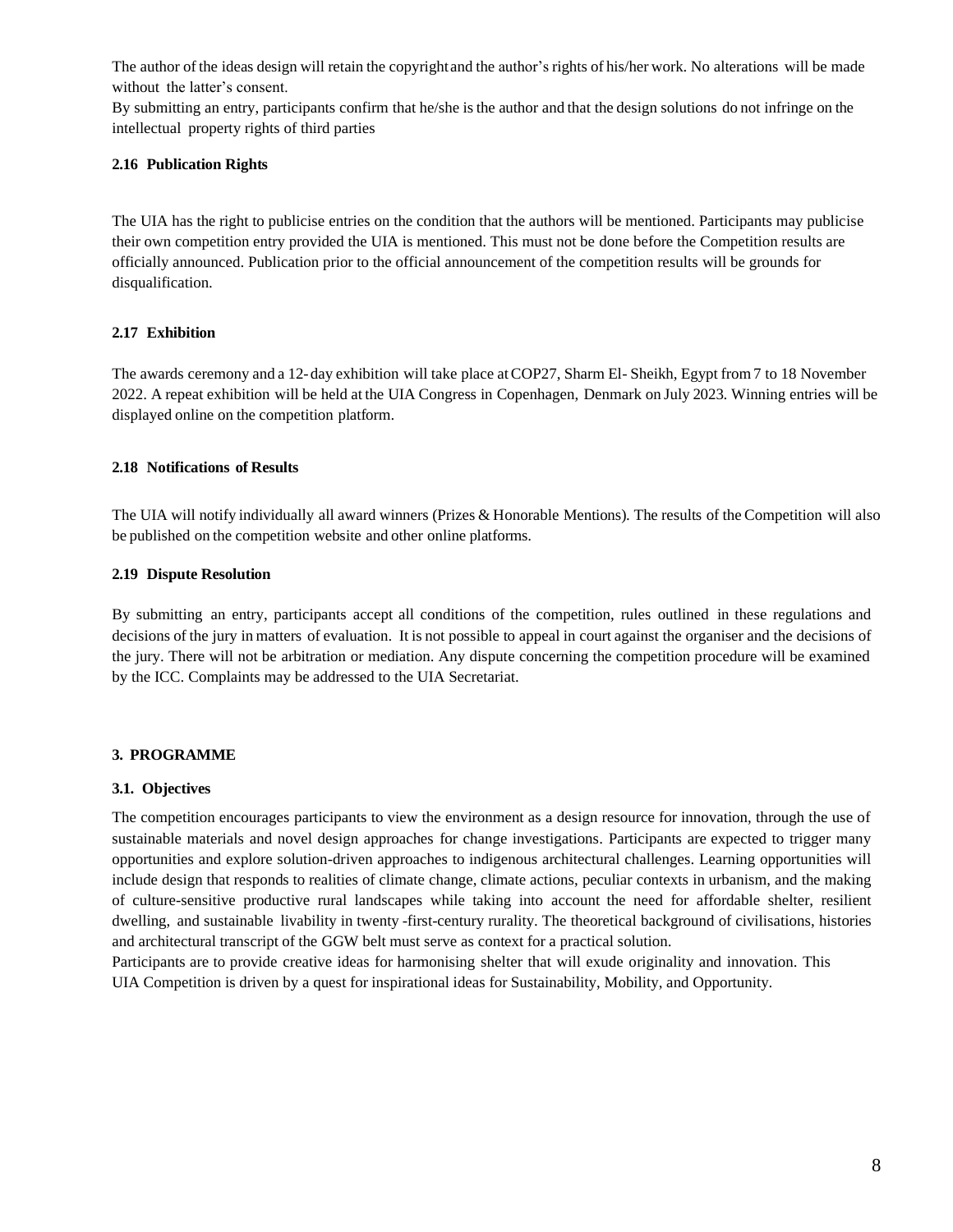## **3.2 Task**

The task is a design proposal for a Sustainable Dwelling for up to 25 people. This is to be conceptually arranged in a combination of about 5 dwellings in the sense of a cluster of urbanisation, while one dwelling is presented in more detail. This enlargement will include the definition of community/public space as context for the dwelling proposal. Communal dwelling should enhance the ongoing development of the greenery percentage around the selected site.

A participatory approach in design is recommended to review the courtyard system/cultural synthesis of the many tribes along the Sahel-Savanah shelterbelt. Further study of the Cultures along the region will help propose architectural solutions for the civilisation on the GGW belt.

## **3.3 Site Description**

A typical site within the GGW can be described using geotechnical information such as annual rainfall index, temperature, humidity, topography, vegetation, airflow-windspeed, soil condition, satellite imagery, name of human settlements, history and other specific geographical information and data.

The site can be in any of the selected countries, namely Burkina Faso, Chad, Djibouti, Eritrea, Ethiopia, Mali, Mauritania, Niger, Nigeria, Senegal, and Sudan, within the Great Green Wall belt. The site selected by the Competitor(s) has to be within or adjoining a settled area. Sites that are not within settled areas or areas adjoining them will not be considered. The project site and the proposed ideas must have the potential to contribute to the architectural, ecological, economic and social development of the Great Green Wall belt. The GGW core area is 780 million hectares, more than two times bigger than India. The GGW core area comprises arid and semiarid zones that surround the Sahara and on either side of the isohyet, marking an average annual rainfall of 400 mm. 232 million people live in the GGW core area.10 million hectares need to be restored each year in the GGW core area to meet SDG 15.3 by 2030. One quarter of this area is in the arid zone and three-quarters is in the semiarid zone. 2012 is the year in which concerned countries and partners adopted the GGW harmonised regional strategy, while the African Union endorsed the strategy in 2013.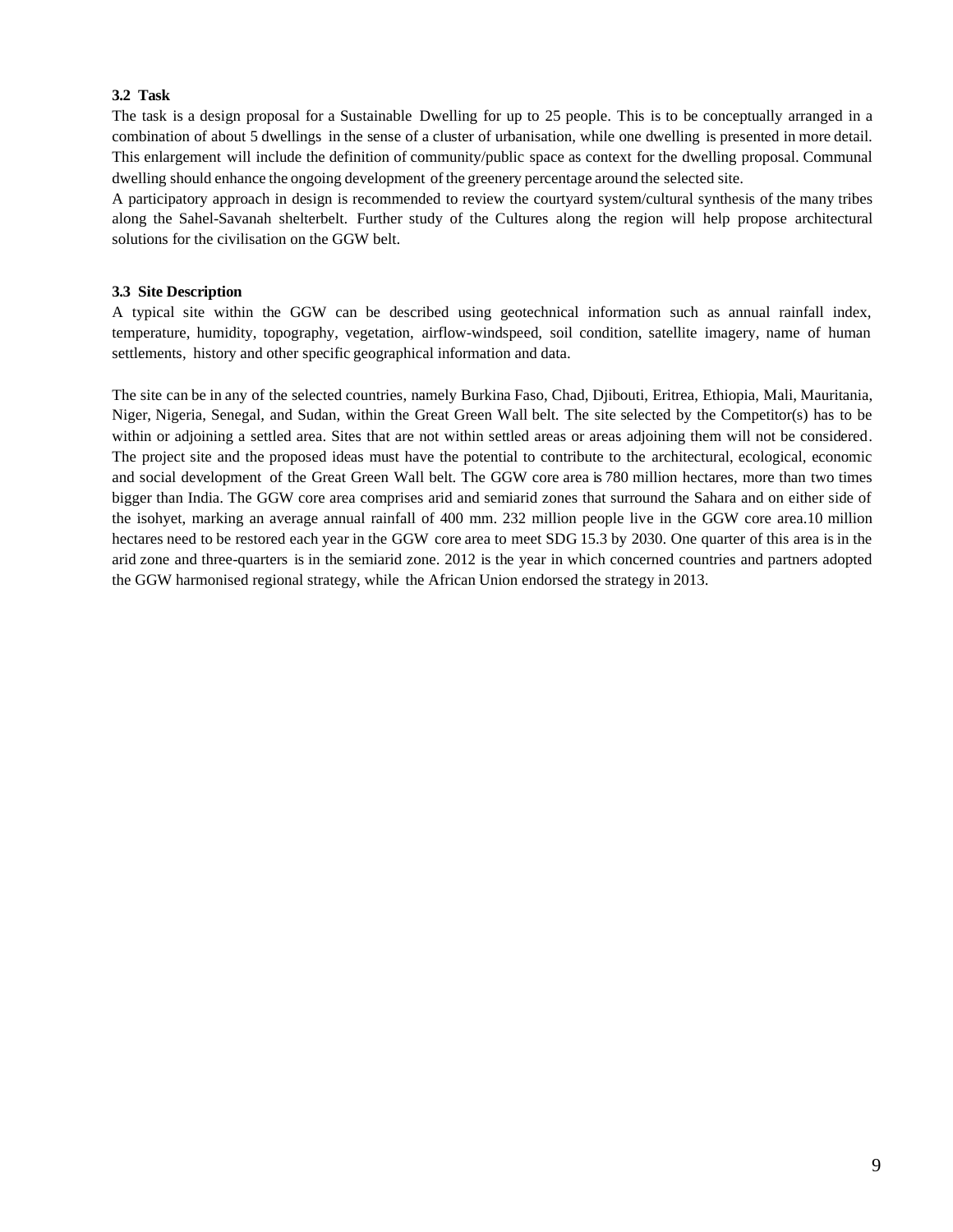## **4.0 Bibliography**

**A video documenting typical sites andtopographies of the GGW area.**

- **• <https://youtu.be/ZDXRAFT-cNM>**
- **• <https://youtu.be/Qlg4et4fFbg>**
- **• <https://youtu.be/AfbM-DNMnNg>**
- **• [https://youtu.be/RQkiv\\_U5AoU](https://youtu.be/RQkiv_U5AoU)**
- **• <https://youtu.be/JRhpIQwio8w>**

**Relevant literature on Traditional Architecture of the GGW zone.** 

**<https://link.springer.com/article/10.1007/s10113-019-01481-z>**

**[https://www.researchgate.net/publication/266967576\\_Increasing\\_the\\_Effectiveness\\_of\\_the\\_Great\\_Gre](https://www.researchgate.net/publication/266967576_Increasing_the_Effectiveness_of_the_Great_Green_Wall_as_an_Adaptation_to_the_Effects_of_Climate_Change_and_Desertification_in_the_Sahel) [en\\_Wall\\_as\\_an\\_Adaptation\\_to\\_the\\_Effects\\_of\\_Climate\\_Change\\_and\\_Desertification\\_in\\_the\\_Sahel](https://www.researchgate.net/publication/266967576_Increasing_the_Effectiveness_of_the_Great_Green_Wall_as_an_Adaptation_to_the_Effects_of_Climate_Change_and_Desertification_in_the_Sahel) [https://www.researchgate.net/publication/326082736\\_Africa%27s\\_Great\\_Green\\_Wall\\_A\\_transformativ](https://www.researchgate.net/publication/326082736_Africa%27s_Great_Green_Wall_A_transformative_model_for_rural_communities%27_sustainable_development) [e\\_model\\_for\\_rural\\_communities%27\\_sustainable\\_development](https://www.researchgate.net/publication/326082736_Africa%27s_Great_Green_Wall_A_transformative_model_for_rural_communities%27_sustainable_development) [https://www.researchgate.net/publication/331634942\\_The\\_Great\\_Green\\_Wall\\_for\\_the\\_Sahara\\_and\\_the](https://www.researchgate.net/publication/331634942_The_Great_Green_Wall_for_the_Sahara_and_the_Sahel_Initiative_as_an_opportunity_to_enhance_resilience_in_Sahelian_landscapes_and_livelihoods) [\\_Sahel\\_Initiative\\_as\\_an\\_opportunity\\_to\\_enhanc\\_resilience\\_in\\_Sahelian\\_landscapes\\_and\\_livelihood](https://www.researchgate.net/publication/331634942_The_Great_Green_Wall_for_the_Sahara_and_the_Sahel_Initiative_as_an_opportunity_to_enhance_resilience_in_Sahelian_landscapes_and_livelihoods) [s](https://www.researchgate.net/publication/331634942_The_Great_Green_Wall_for_the_Sahara_and_the_Sahel_Initiative_as_an_opportunity_to_enhance_resilience_in_Sahelian_landscapes_and_livelihoods)**

## **Cultures and histories of local civilizations.**

**[https://www.researchgate.net/publication/251804915\\_Global\\_Civilization\\_and\\_Local\\_Cultures](https://www.researchgate.net/publication/251804915_Global_Civilization_and_Local_Cultures) [https://www.researchgate.net/publication/283568038\\_Local\\_Civilizations\\_in\\_the\\_Face\\_of\\_Globalizatio](https://www.researchgate.net/publication/283568038_Local_Civilizations_in_the_Face_of_Globalization_Contemporary_Theoretical_Approaches_and_the_Future_of_Some_Non-Western_Cultures) [n\\_Contemporary\\_Theoretical\\_Approaches\\_and\\_the\\_Future\\_of\\_Some\\_Non-Western\\_Cultures](https://www.researchgate.net/publication/283568038_Local_Civilizations_in_the_Face_of_Globalization_Contemporary_Theoretical_Approaches_and_the_Future_of_Some_Non-Western_Cultures) [https://www.researchgate.net/publication/331125535\\_ETHNO\\_CULTURAL\\_FACTORS\\_OF\\_LOCAL\\_CIVI](https://www.researchgate.net/publication/331125535_ETHNO_CULTURAL_FACTORS_OF_LOCAL_CIVILIZATIONS_DEVELOPMENT?_sg=1W65YZAasp7AOr9I9-ft-Utt1ll_YtPz5hyWPQ5LM3PuULAifetFhOxBlOU1wkmhSHKrR_zmjpq3Mso) [LIZATIONS\\_DEVELOPMENT?\\_sg=1W65YZAasp7AOr9I9-ft-](https://www.researchgate.net/publication/331125535_ETHNO_CULTURAL_FACTORS_OF_LOCAL_CIVILIZATIONS_DEVELOPMENT?_sg=1W65YZAasp7AOr9I9-ft-Utt1ll_YtPz5hyWPQ5LM3PuULAifetFhOxBlOU1wkmhSHKrR_zmjpq3Mso)[Utt1ll\\_YtPz5hyWPQ5LM3PuULAifetFhOxBlOU1wkmhSHKrR\\_zmjpq3Mso](https://www.researchgate.net/publication/331125535_ETHNO_CULTURAL_FACTORS_OF_LOCAL_CIVILIZATIONS_DEVELOPMENT?_sg=1W65YZAasp7AOr9I9-ft-Utt1ll_YtPz5hyWPQ5LM3PuULAifetFhOxBlOU1wkmhSHKrR_zmjpq3Mso)**

**UN-SDGsinformation fordevelopment.**

**[https://www.undp.org/sustainable-development-](https://www.undp.org/sustainable-development-goals?utm_source=EN&utm_medium=GSR&utm_content=US_UNDP_PaidSearch_Brand_English&utm_campaign=CENTRAL&c_src=CENTRAL&c_src2=GSR&gclid=Cj0KCQiApL2QBhC8ARIsAGMm-KG65n_P7e0Os1ZcWwQk8OL6kNQlLR9c8gd6Vh6r5H4kesKT24Ng320aAi8DEALw_wcB)**

**[goals?utm\\_source=EN&utm\\_medium=GSR&utm\\_content=US\\_UNDP\\_PaidSearch\\_Brand\\_English&ut](https://www.undp.org/sustainable-development-goals?utm_source=EN&utm_medium=GSR&utm_content=US_UNDP_PaidSearch_Brand_English&utm_campaign=CENTRAL&c_src=CENTRAL&c_src2=GSR&gclid=Cj0KCQiApL2QBhC8ARIsAGMm-KG65n_P7e0Os1ZcWwQk8OL6kNQlLR9c8gd6Vh6r5H4kesKT24Ng320aAi8DEALw_wcB)**

**[m\\_campaign=CENTRAL&c\\_src=CENTRAL&c\\_src2=GSR&gclid=Cj0KCQiApL2QBhC8ARIsAGMm-](https://www.undp.org/sustainable-development-goals?utm_source=EN&utm_medium=GSR&utm_content=US_UNDP_PaidSearch_Brand_English&utm_campaign=CENTRAL&c_src=CENTRAL&c_src2=GSR&gclid=Cj0KCQiApL2QBhC8ARIsAGMm-KG65n_P7e0Os1ZcWwQk8OL6kNQlLR9c8gd6Vh6r5H4kesKT24Ng320aAi8DEALw_wcB)**

**[KG65n\\_P7e0Os1ZcWwQk8OL6kNQlLR9c8gd6Vh6r5H4kesKT24Ng320aAi8DEALw\\_wcB](https://www.undp.org/sustainable-development-goals?utm_source=EN&utm_medium=GSR&utm_content=US_UNDP_PaidSearch_Brand_English&utm_campaign=CENTRAL&c_src=CENTRAL&c_src2=GSR&gclid=Cj0KCQiApL2QBhC8ARIsAGMm-KG65n_P7e0Os1ZcWwQk8OL6kNQlLR9c8gd6Vh6r5H4kesKT24Ng320aAi8DEALw_wcB)**

**<https://sustainabledevelopment.un.org/topics/sustainabledevelopmentgoals>**

**[https://www.who.int/health-topics/sustainable-development-goals#tab=tab\\_1](https://www.who.int/health-topics/sustainable-development-goals#tab%3Dtab_1)**

**[https://go.susqu.edu/index.cfm?FuseAction=Abroad.ViewLink&Parent\\_ID=1339BC75-ADDF-B8B0-](https://go.susqu.edu/index.cfm?FuseAction=Abroad.ViewLink&Parent_ID=1339BC75-ADDF-B8B0-9F051622D1FE5A77&Link_ID=D2261A36-F30D-A8D0-9AD437AB21EFA112)**

**[9F051622D1FE5A77&Link\\_ID=D2261A36-F30D-A8D0-9AD437AB21EFA112](https://go.susqu.edu/index.cfm?FuseAction=Abroad.ViewLink&Parent_ID=1339BC75-ADDF-B8B0-9F051622D1FE5A77&Link_ID=D2261A36-F30D-A8D0-9AD437AB21EFA112)**

**[https://www.africa.undp.org/content/rba/en/home/sustainable-development-](https://www.africa.undp.org/content/rba/en/home/sustainable-development-goals/background.html#%3A~%3Atext%3DThe%20Sustainable%20Development%20Goals%20(SDGs%2Ceconomic%20challenges%20facing%20our%20world)**

**[goals/background.html#:~:text=The%20Sustainable%20Development%20Goals%20\(SDGs,economic%](https://www.africa.undp.org/content/rba/en/home/sustainable-development-goals/background.html#%3A~%3Atext%3DThe%20Sustainable%20Development%20Goals%20(SDGs%2Ceconomic%20challenges%20facing%20our%20world)**

**[20challenges%20facing%20our%20world.](https://www.africa.undp.org/content/rba/en/home/sustainable-development-goals/background.html#%3A~%3Atext%3DThe%20Sustainable%20Development%20Goals%20(SDGs%2Ceconomic%20challenges%20facing%20our%20world)**

**<https://sdgs.un.org/goals>**